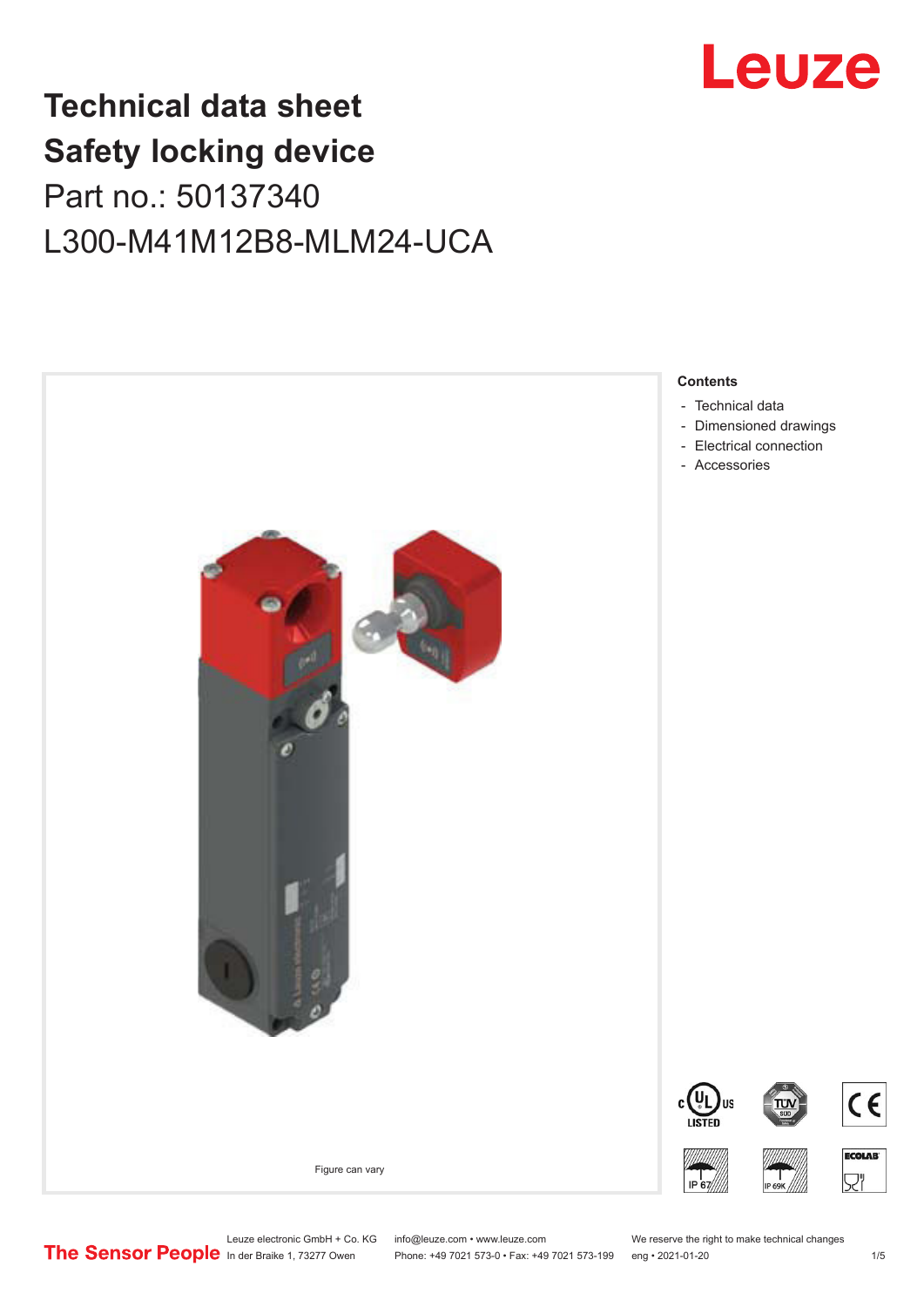## <span id="page-1-0"></span>**Technical data**

#### **Basic data**

| <b>Series</b>                     | L300                                                                         |
|-----------------------------------|------------------------------------------------------------------------------|
| <b>Contains</b>                   | 1x actuator                                                                  |
|                                   | 1x safety locking device                                                     |
| <b>Functions</b>                  |                                                                              |
|                                   |                                                                              |
| <b>Functions</b>                  | Locking device with quard interlocking in<br>acc. with EN ISO 14119 (type 4) |
| Activation mode of safety outputs | Safety outputs active if safety door is<br>closed and locked                 |

locked if electromagnet is activated

**Operating principle Conservation Comparent Conservation Conservation Conservation Conservation Conservation Conservation Conservation Conservation Conservation Conservation Conservation Conservation Conservation Conserv** 

#### **Characteristic parameters**

| <b>SIL</b>             | 3, IEC 61508                          |
|------------------------|---------------------------------------|
| <b>SILCL</b>           | 3, IEC/EN 62061                       |
| Performance Level (PL) | Up to and including e, EN ISO 13849-1 |
| MTTF <sub>d</sub>      | 2,725 years, EN ISO 13849-1           |
| $PFH_{n}$              | 1.17E-9 per hour                      |
| Mission time $T_{M}$   | 20 years, EN ISO 13849-1              |
| Category               | 4, EN ISO 13849-1                     |
| DC                     | High                                  |
| <b>Encoding level</b>  | High, EN ISO 14119                    |

**Single connection** 

2A type Gg (or equivalent)

24 V, DC, -10 ... 10 %

**I3 programming input / control input for** 

#### **Electrical data**

| Type of wiring                                     |  |
|----------------------------------------------------|--|
| <b>External safeguarding for supply</b><br>circuit |  |

**Performance data** Supply voltage U<sub>B</sub> **Current consumption, max.** 1,200 mA

**Inputs**

| Number of digital switching inputs 2 Piece(s) |  |
|-----------------------------------------------|--|

| the control of the control of the control of the control of the control of the control of the control of the control of the control of the control of the control of the control of the control of the control of the control |  |  |
|-------------------------------------------------------------------------------------------------------------------------------------------------------------------------------------------------------------------------------|--|--|
|                                                                                                                                                                                                                               |  |  |
|                                                                                                                                                                                                                               |  |  |
|                                                                                                                                                                                                                               |  |  |
|                                                                                                                                                                                                                               |  |  |
|                                                                                                                                                                                                                               |  |  |
|                                                                                                                                                                                                                               |  |  |
|                                                                                                                                                                                                                               |  |  |

| <b>Switching inputs</b>   |                         |
|---------------------------|-------------------------|
| <b>Type</b>               | Digital switching input |
| Switching voltage, typ.   | 24 V                    |
| Voltage type              | DC.                     |
| Current consumption, typ. | 5 <sub>m</sub> A        |

**Digital switching input 1 Function** I4 activation input: electromagnet

**Digital switching input 2**

## **Outputs**

| --------                                       |  |
|------------------------------------------------|--|
| Number of safety-related switching 2 Piece(s)  |  |
| outputs (OSSDs)                                |  |
| Number of digital switching outputs 2 Piece(s) |  |

| Safety-related switching outputs |                                      |  |
|----------------------------------|--------------------------------------|--|
| Type                             | Safety-related switching output OSSD |  |
| Voltage type                     | DC.                                  |  |
|                                  |                                      |  |

reset

**Safety-related switching output 1 Switching element** Transistor, PNP

**Safety-related switching output 2 Switching element** Transistor, PNP

| <b>Switching outputs</b>     |                                               |
|------------------------------|-----------------------------------------------|
| <b>Type</b>                  | Digital switching output                      |
| Voltage type                 | DC                                            |
| Switching output 1           |                                               |
| <b>Switching element</b>     | Transistor, PNP                               |
| <b>Function</b>              | O3 signal output: protective-device<br>closed |
| <b>Switching output 2</b>    |                                               |
| <b>Switching element</b>     | Transistor, PNP                               |
| <b>Function</b>              | O4 signal output: protective-device<br>locked |
| <b>Connection</b>            |                                               |
| <b>Number of connections</b> | 1 Piece(s)                                    |
|                              |                                               |
| <b>Connection 1</b>          |                                               |
| <b>Function</b>              | Connection with PLC                           |
|                              | Contact connection                            |
|                              | Voltage supply                                |
| Type of connection           | Connector                                     |
| <b>Thread size</b>           | M <sub>12</sub>                               |
| <b>Type</b>                  | Male                                          |
| <b>Material</b>              | Metal                                         |
| No. of pins                  | 8-pin                                         |
| Encoding                     | A-coded                                       |
| <b>Cable properties</b>      |                                               |
|                              |                                               |
| <b>Mechanical data</b>       |                                               |
| <b>Housing material</b>      | Metal                                         |
| <b>Housing color</b>         | Gray                                          |
|                              | Red                                           |
| <b>Type of fastening</b>     | Through-hole mounting                         |
| Side of cable entry          | From below                                    |
| Approach speed               | $0.0010.5$ m/s                                |
| Locking force, max.          | 9.750 N                                       |

Actuation frequency, max. 600 per hour, IEC 60947-5-1 **Extraction force, unlocked actuator** 30 N

**RFID sensor data**

| Assured operating distance S <sub>ao</sub> | 2 mm                       |
|--------------------------------------------|----------------------------|
| Assured cut-out distance S <sub>3</sub>    | 10 mm (actuator locked)    |
|                                            | 4 mm (actuator not locked) |
| Nominal switching distance S <sub>n</sub>  | $2.5 \text{ mm}$           |
| <b>Repeatability</b>                       | $\leq$ 10 % S <sub>n</sub> |
| Max. switching frequency                   | 1 Hz                       |

**Mechanical life time** 1,000,000 actuation cycles, IEC 60947-

5-1 switching cycles

#### **Operation and display**

| Type of display             | I FD.      |
|-----------------------------|------------|
| Number of LEDs              | 5 Piece(s) |
| <b>Operational controls</b> | Standard   |

#### **Environmental data**

| Ambient temperature, operation | -20  50 °C                   |
|--------------------------------|------------------------------|
| Ambient temperature, storage   | $-40$ 75 $^{\circ}$ C $^{-}$ |

## Leuze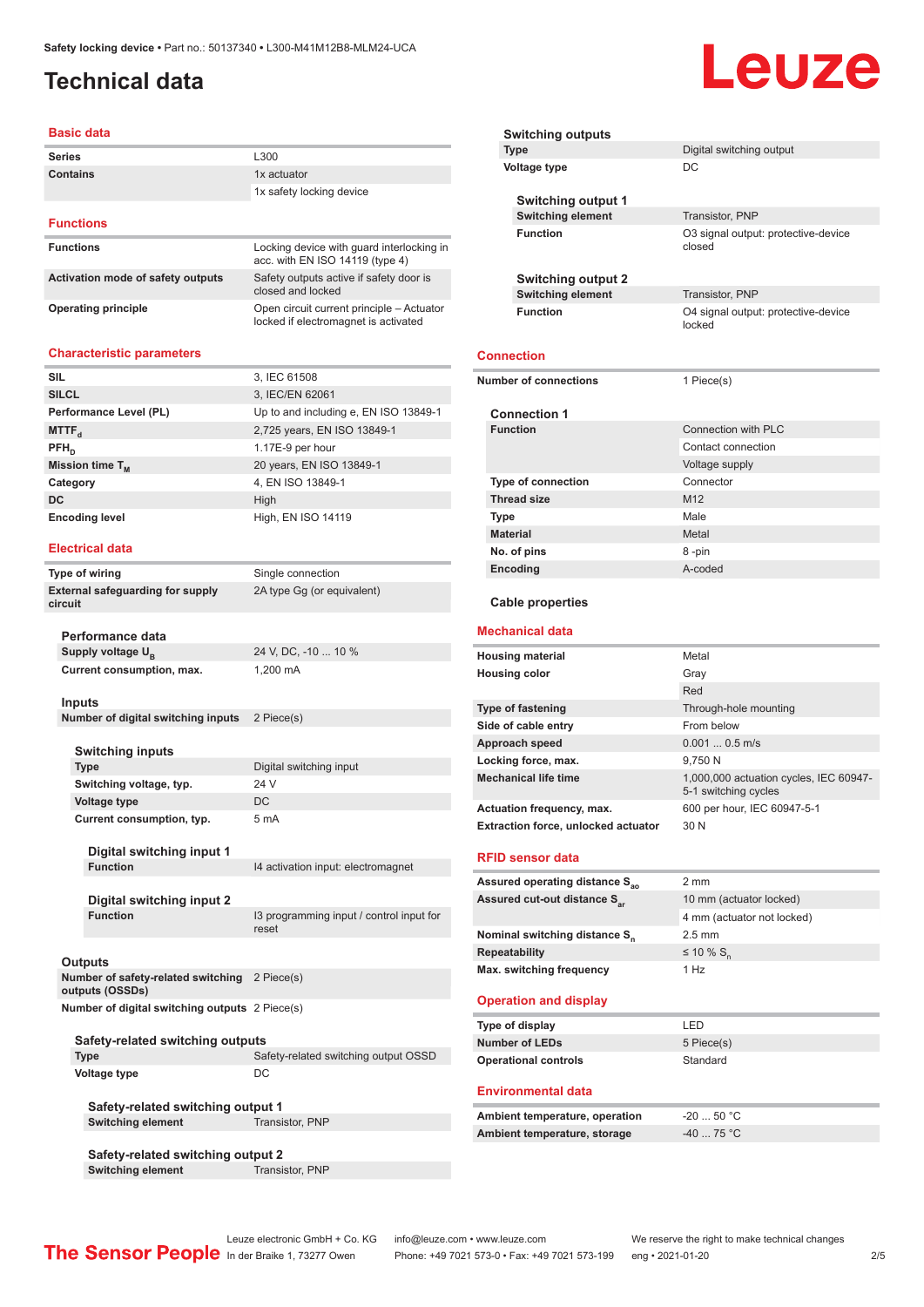## <span id="page-2-0"></span>**Technical data**

# Leuze

#### **Certifications**

| Degree of protection  | IP 67          |
|-----------------------|----------------|
|                       | IP 69K         |
| <b>Certifications</b> | c UL US        |
|                       | <b>ECOLAB</b>  |
|                       | <b>TÜV Süd</b> |
|                       |                |

#### **Classification**

| <b>Customs tariff number</b> | 85369095 |
|------------------------------|----------|
| eCl@ss 5.1.4                 | 27272603 |
| eCl@ss 8.0                   | 27272603 |
| eCl@ss 9.0                   | 27272603 |
| eCl@ss 10.0                  | 27272603 |
| eCl@ss 11.0                  | 27272603 |
| <b>ETIM 5.0</b>              | EC002593 |
| <b>ETIM 6.0</b>              | EC002593 |
| <b>ETIM 7.0</b>              | EC002593 |
|                              |          |

## **Dimensioned drawings**

All dimensions in millimeters

### Safety locking device

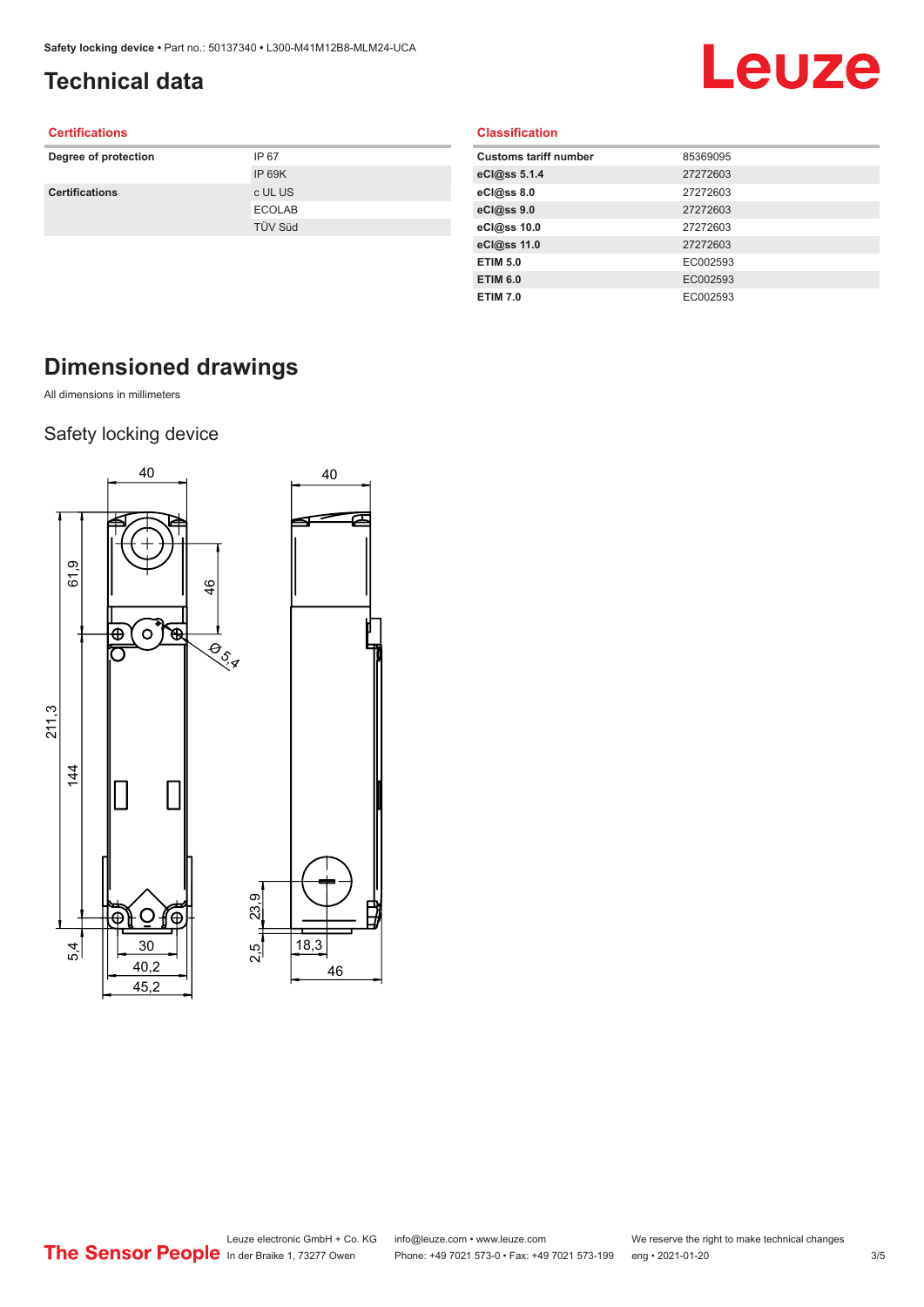## <span id="page-3-0"></span>**Dimensioned drawings**

Actuator



## **Electrical connection**

**Connection 1**

| <b>Function</b>    | Connection with PLC |
|--------------------|---------------------|
|                    | Contact connection  |
|                    | Voltage supply      |
| Type of connection | Connector           |
| <b>Thread size</b> | M12                 |
| <b>Type</b>        | Male                |
| <b>Material</b>    | Metal               |
| No. of pins        | 8-pin               |
| Encoding           | A-coded             |

| Pin            | <b>Pin assignment</b>                          | <b>Conductor color</b> |
|----------------|------------------------------------------------|------------------------|
| 1              | $A1 + 24V$                                     | White                  |
| $\overline{2}$ | O3 signal output: protective-device closed     | <b>Brown</b>           |
| 3              | $A2 + 0V$                                      | Green                  |
| $\overline{4}$ | OS1 safe output                                | Yellow                 |
| 5              | O4 signal output                               | Gray                   |
| 6              | 13 programming input / control input for reset | Pink                   |
| $\overline{7}$ | OS2 safe output                                | <b>Blue</b>            |
| 8              | 14 activation input: electromagnet             | Red                    |



Leuze

## **Accessories**

## Connection technology - Connection cables

|   | Part no. | <b>Designation</b> | <b>Article</b>   | <b>Description</b>                                                                                                                                          |
|---|----------|--------------------|------------------|-------------------------------------------------------------------------------------------------------------------------------------------------------------|
| ₿ | 50135128 | KD S-M12-8A-P1-050 | Connection cable | Connection 1: Connector, M12, Axial, Female, A-coded, 8-pin<br>Connection 2: Open end<br>Shielded: Yes<br>Cable length: 5,000 mm<br>Sheathing material: PUR |